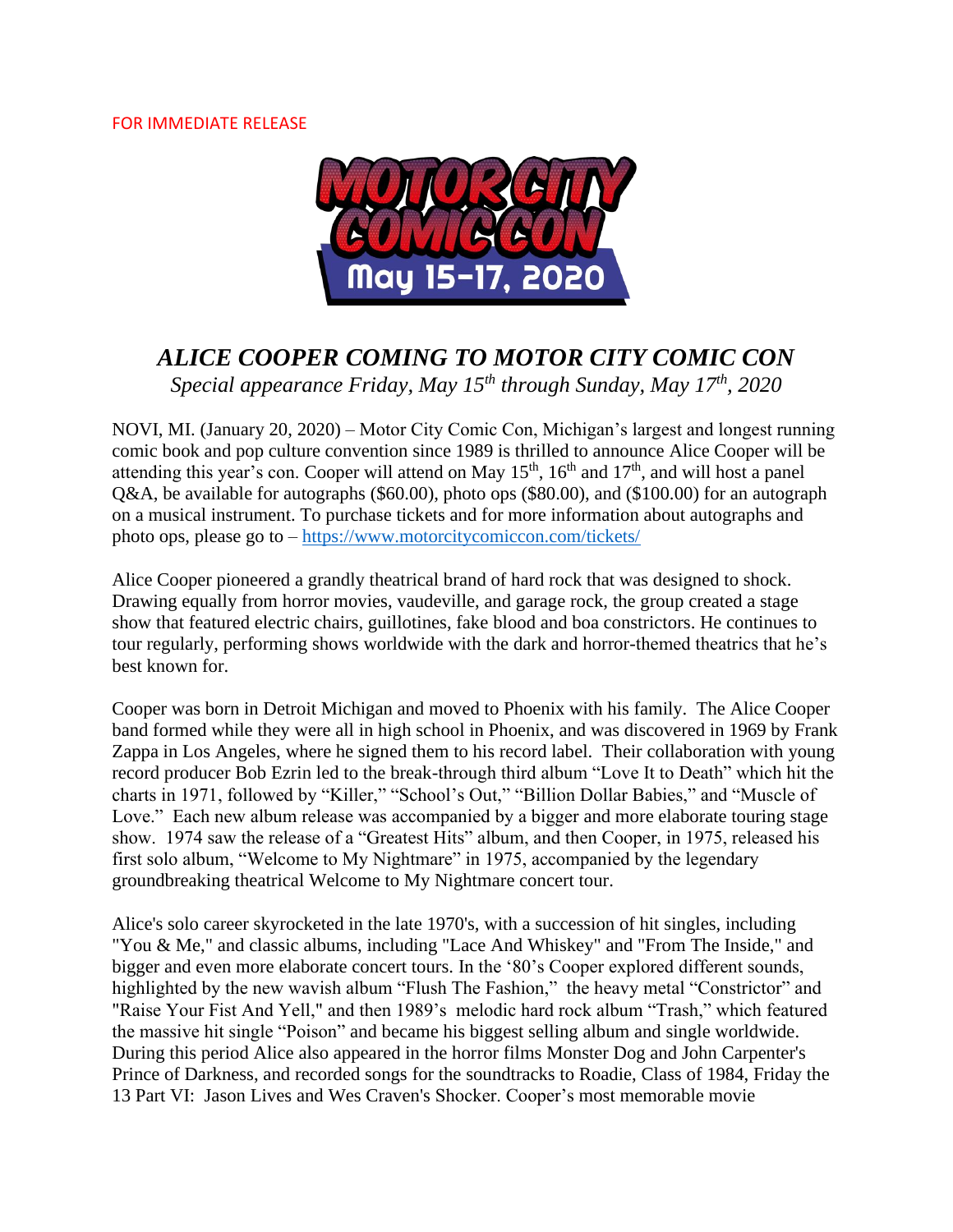appearance was as himself in Wayne's World in 1991. He also played (fittingly) Freddy Krueger's wicked stepfather in Freddy's Dead: The Final Nightmare and appeared on Gene Wilder's TV series Something Wilder as well as on That '70's Show. The 90's also saw the release of the albums "Hey Stoopid," "The Last Temptation," and "Fistful of Alice," a live album.1999 saw the release of the definitive historical 4 CD box set "The Life & Crimes of Alice Cooper," from Rhino/Warners. Since the turn of the new millennium, Cooper has continued to be very productive and busy, writing, recording and releasing the albums "Brutal Planet," "Dragon Town," "The Eyes of Alice Cooper," "Dirty Diamonds," "Along Came a Spider," and 2011's "Welcome 2 My Nightmare," plus "Old School 1964-1974," a box set celebrating the original band. He also wrote and published a memoir, "Golf Monster," in 2007, which tracked his life from childhood to rock stardom, and his journey from alcoholic to golf addict, and was featured in the Tim Burton film "Dark Shadows" in 2012. Alice performed the part of "King Herrod" in NBC's live broadcast of "Jesus Christ Superstar" on April 1st, 2018.

#### Tickets can be purchased on the Motor City Comic Con website at

[www.motorcitycomiccon.com.](http://www.motorcitycomiccon.com/) Online fees may apply. RFID (Radio Frequency Identification) wristbands will also be available for purchase and mailed to homes for an additional fee. RFID wristbands are individual and personalized to your ticket through a unique serial number and microchip in the wristband. These microchips also ensure counterfeiters can't make or sell fake Motor City Comic Con tickets. Those caught with counterfeit wristbands will be asked to leave the convention immediately, ensuring our fans a safe and secure environment to celebrate their fandoms. Your wristband is your ticket to the event. This wristband is non-refundable and nontransferable. You must wear your wristband at all times while attending the convention. Fans who purchase these RFID wristbands and have them mailed prior to the con will not have to wait in any lines before entering the convention.

#### **General Ticket prices and packages:**

Adult Pricing (ages 13 and up) Friday  $-$  \$30 Saturday  $-$  \$40 Sunday  $-$  \$35 VIP Fan Pass– \$249\* Adult Weekend Pass – \$85 Kids 5 and under are free all weekend Kids 6-12 are \$10 on Friday and Saturday Sunday is Kids Day – All kids 12 and under are free Kids Weekend – \$20

#### **\*VIP FAN PASS PACKAGE INCLUDES:**

-Weekend Pass -VIP Collectible Badge -Exclusive MCCC Shopping Bag- New & Improved! -VIP Seating in Panels (Excludes Paid Events) -VIP Fast Pass For Autographs & Photo Ops Lines -Exclusive Motor City Comic Con Lanyard -Exclusive Print -\$25 Gift Certificate to the MCCC Merch Booth *All autographs and photo ops sold separately*